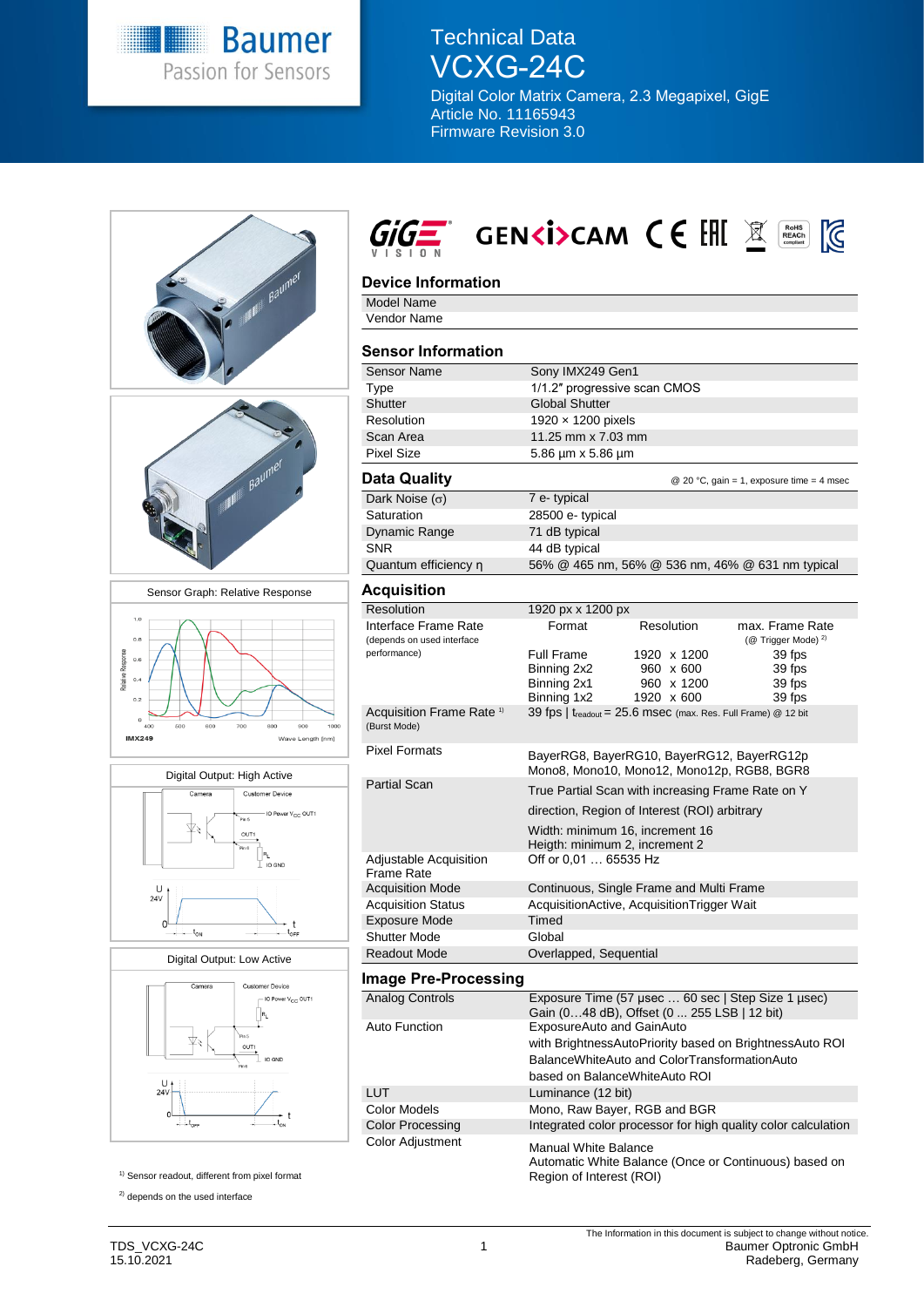

| <b>Image Pre-Processing</b>                      |                                                                                                                                                                                                                                                                                               |  |  |  |
|--------------------------------------------------|-----------------------------------------------------------------------------------------------------------------------------------------------------------------------------------------------------------------------------------------------------------------------------------------------|--|--|--|
| <b>Color Enhancement</b>                         | Color Transformation to sRGB color space by optimized<br>Matrix for 3000 K, 5000 K, 6500 K and 9500 K<br>Lightsource or User defined Matrix                                                                                                                                                   |  |  |  |
| <b>Color Tolerance</b>                           |                                                                                                                                                                                                                                                                                               |  |  |  |
| <b>Binning Horizontal</b>                        | 1 or $2$                                                                                                                                                                                                                                                                                      |  |  |  |
| <b>Binning Vertical</b>                          | 1 or $2$                                                                                                                                                                                                                                                                                      |  |  |  |
| <b>Defect Pixel Correction</b>                   | via Defect Pixel List with up to 512 Pixel Coordinates                                                                                                                                                                                                                                        |  |  |  |
| Image Flipping                                   | Horizontal, vertical                                                                                                                                                                                                                                                                          |  |  |  |
| <b>Fix Pattern Noise</b>                         |                                                                                                                                                                                                                                                                                               |  |  |  |
| Correction                                       |                                                                                                                                                                                                                                                                                               |  |  |  |
| <b>Process Synchronization</b>                   |                                                                                                                                                                                                                                                                                               |  |  |  |
| <b>Trigger Mode</b>                              | Off (Free Running), On (Trigger)                                                                                                                                                                                                                                                              |  |  |  |
| Trigger Overlap Type                             | Readout                                                                                                                                                                                                                                                                                       |  |  |  |
| <b>Trigger Sources</b>                           | Hardware (Line0, 1, 2), Software, Counter 1, 2 End,<br>Action CMD (Action 1), All or Off<br>fixed Trigger Delay out of treadout: 1)<br>46 µsec @ 12 bit<br>max. Trigger Delay during treadout. <sup>1)</sup>                                                                                  |  |  |  |
|                                                  | 61,7 µsec @ 12 bit                                                                                                                                                                                                                                                                            |  |  |  |
| <b>Trigger Delay</b>                             | 0  2 sec, Tracking and buffering of up to 256 triggers                                                                                                                                                                                                                                        |  |  |  |
| <b>External Flash Sync</b>                       | via Exposure Active                                                                                                                                                                                                                                                                           |  |  |  |
|                                                  | $t_{\text{delay flash}} \leq 3$ µSeC, $t_{\text{duration}} = t_{\text{exposure}}$                                                                                                                                                                                                             |  |  |  |
| <b>Encoder Function</b>                          | yes, via Counter and Trigger Source                                                                                                                                                                                                                                                           |  |  |  |
| <b>PTP Function</b>                              |                                                                                                                                                                                                                                                                                               |  |  |  |
| Digital I/Os                                     |                                                                                                                                                                                                                                                                                               |  |  |  |
| Lines                                            | Input: Line 0, Output: Line3, GPIO: Line 1, Line 2                                                                                                                                                                                                                                            |  |  |  |
| Line Sources (Output)                            | Off, ExposureActive, Timer1, ReadoutActive,                                                                                                                                                                                                                                                   |  |  |  |
|                                                  | UserOutput 1-3 and TriggerReady                                                                                                                                                                                                                                                               |  |  |  |
| Line Debouncer (Input)                           | Low and high signal separately selectable                                                                                                                                                                                                                                                     |  |  |  |
|                                                  | Debouncing Time 0  5 msec, Step Size: 1 usec                                                                                                                                                                                                                                                  |  |  |  |
| <b>Memory</b>                                    |                                                                                                                                                                                                                                                                                               |  |  |  |
| Image Buffer                                     | 53 MB                                                                                                                                                                                                                                                                                         |  |  |  |
|                                                  | 8 Images (Trigger Mode) / 1 Image (Free Running Mode)                                                                                                                                                                                                                                         |  |  |  |
| Non-volatile Memory                              | 128 kb                                                                                                                                                                                                                                                                                        |  |  |  |
| <b>Network Interface Data</b>                    |                                                                                                                                                                                                                                                                                               |  |  |  |
| Interface                                        | <b>Gigabit Ethernet</b><br>1000BASE-T<br>1000 Mbits/sec<br><b>Fast Ethernet</b><br>100 BASE-T<br>100 Mbits/sec                                                                                                                                                                                |  |  |  |
| <b>Ethernet IP Configuration</b>                 | Persistent IP, DHCP, LLA                                                                                                                                                                                                                                                                      |  |  |  |
| <b>Packet Size</b>                               | 576  9000 Byte, Jumbo Frames supported                                                                                                                                                                                                                                                        |  |  |  |
| GigE Vision® Features                            |                                                                                                                                                                                                                                                                                               |  |  |  |
| Events                                           | DeviceTemperatureStatusChanged, EventLost,                                                                                                                                                                                                                                                    |  |  |  |
| Transmission via Asynchronous<br>Message Channel | ExposureEnd, ExposureStart, FrameEnd, FrameStart,<br>FrameTransferSkipped, GigEVisionError,<br>GigEVisionHeartbeatTimeOut, PrimaryApplicationSwitch,<br>Line02 FallingEdge, Line02 RisingEdge,<br>TransferBufferFull, TransferBufferReady,<br>TriggerOverlapped, TriggerReady, TriggerSkipped |  |  |  |
| <b>Action CMD</b>                                | yes, Action 1 for Trigger                                                                                                                                                                                                                                                                     |  |  |  |
| <b>Frame Counter</b>                             | up to $2^{32}$                                                                                                                                                                                                                                                                                |  |  |  |
| Payload Size                                     | 0  6912224 Byte                                                                                                                                                                                                                                                                               |  |  |  |
| Timestamp                                        | 64 bit, resolution in nsec, increment = $8$                                                                                                                                                                                                                                                   |  |  |  |
| Packet Delay                                     | $0.2^{32} - 1$ nsec                                                                                                                                                                                                                                                                           |  |  |  |
| Packet Resend                                    | Resend Buffer: 53 MB (8 Images)                                                                                                                                                                                                                                                               |  |  |  |
| GigE Vision                                      | v2.0 (v1.2 backward compatible)                                                                                                                                                                                                                                                               |  |  |  |

 $1)$  Sensor readout, different from pixel format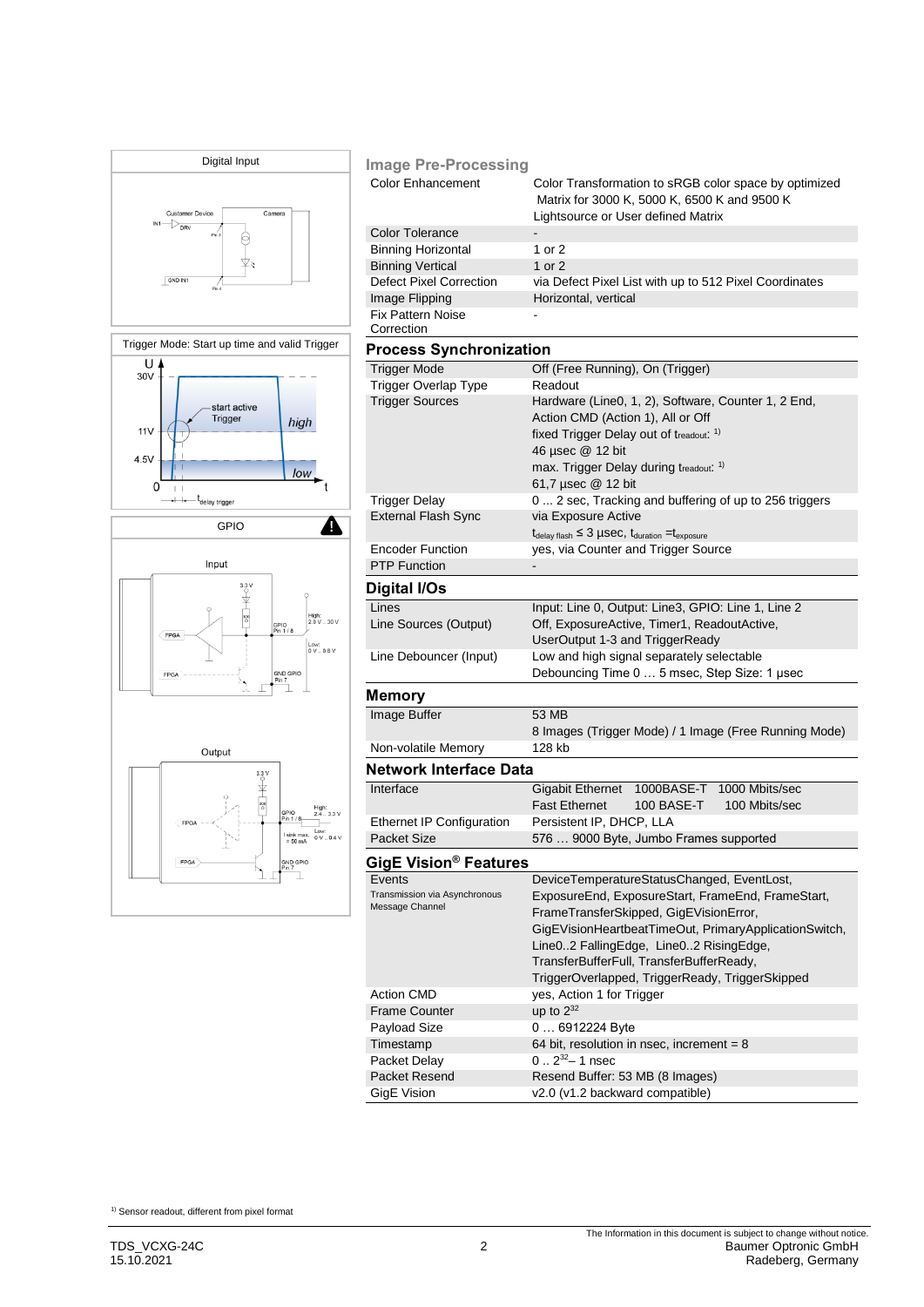

Measurement Point or up to 60 °C @ internal temperature sensor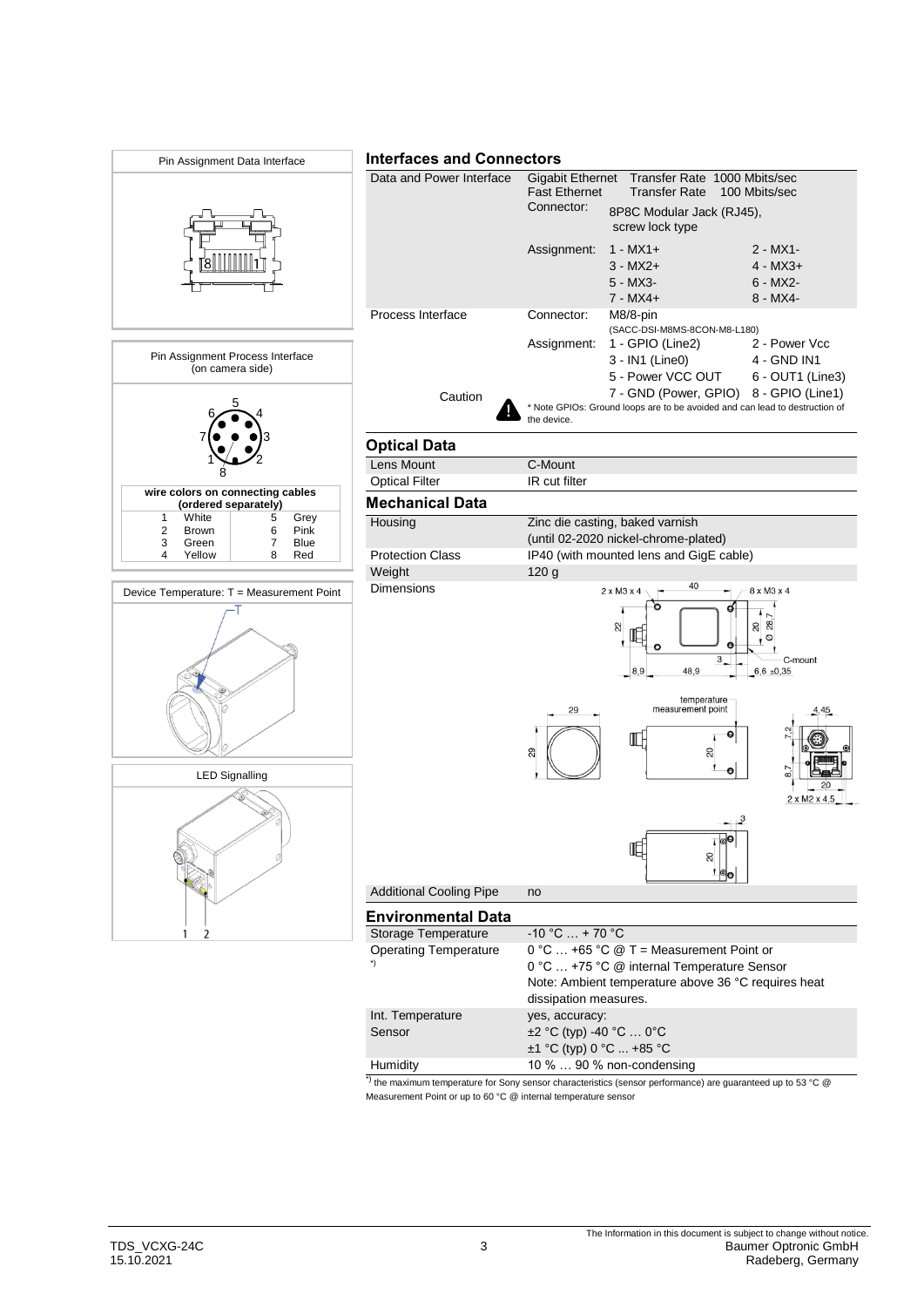| <b>LED Signalling</b> |        |               |                  |
|-----------------------|--------|---------------|------------------|
| LED                   | I FD 1 | Green static  | Link ON          |
|                       |        | Green flash   | RX active        |
|                       | IFD2   | Yellow static | Error            |
|                       |        | Yellow flash  | <b>TX</b> active |

## **Electrical Data**

| Power Supply (ext.)        | $VCC: 1224 VDC \pm 20\%$<br>1:96193mA                                                                                                      |  |  |
|----------------------------|--------------------------------------------------------------------------------------------------------------------------------------------|--|--|
| Power over Ethernet        | Class 1 device                                                                                                                             |  |  |
|                            | VCC: 36  57 V DC                                                                                                                           |  |  |
|                            | $\mathsf{I}$ : 58 mA @ 48 VDC                                                                                                              |  |  |
| Power Consumption          | approx. $2.3 W @ 12VDC$ and 39 fps<br>approx. 2.7 W @ 48 VDC (PoE) and 39 fps                                                              |  |  |
|                            | (Factory Setting "Default")                                                                                                                |  |  |
| Digital Input              | Optocoupler                                                                                                                                |  |  |
|                            | $U_{IN(low)}$ : 0.0  4.5 VDC                                                                                                               |  |  |
|                            | $U_{\text{IN(high)}}$ : 11.0  30.0 VDC                                                                                                     |  |  |
|                            | $I_{IN}$ : 3.0  10.0 mA                                                                                                                    |  |  |
| Digital Output             | min. Impulse Length: 2.0 µsec<br>Optocoupler                                                                                               |  |  |
|                            | 5  30 V DC<br>$U$ <sub>FXT</sub> :                                                                                                         |  |  |
|                            | $I_{\text{OUT}}$ : max. 50 mA                                                                                                              |  |  |
|                            | $t_{ON}$ = typ. 3 µsec<br>$t_{\text{OFF}}$ = typ. 40 µsec                                                                                  |  |  |
| <b>GPIO</b>                | direct, without optocoupler                                                                                                                |  |  |
| GPIO used as Input:        | $U_{IN(low)}$ : 0.0  0.8 VDC<br>$U_{IN(hich)}$ : 2.0  30.0 VDC                                                                             |  |  |
|                            | min. Impulse Length: 2.0 µsec                                                                                                              |  |  |
| GPIO used as Output:       | $U_{\text{Out(low)}}$ : 0.0  0.4 VDC ( $I_{\text{sink max}}$ : 50 mA)                                                                      |  |  |
|                            | $U_{\text{Out(high)}}$ : 2.4  3.3VDC ( $I_{\text{max}}$ : 1 mA)                                                                            |  |  |
| Caution                    | * The General Purpose I/Os (GPIOs) are not potential-free and do not                                                                       |  |  |
|                            | have an overrun cut-off. Incorrect wiring (overvoltage, undervoltage or<br>voltage reversal) can lead to defects in the electronic system. |  |  |
|                            | Ground loops are to be avoided and can lead to destruction of the device.                                                                  |  |  |
| Conformity                 |                                                                                                                                            |  |  |
| Conformity                 | CE, RoHS, REACH, KC, EAC                                                                                                                   |  |  |
| KC Registration No. / Date | R-R-BkR-VCXG-23C / 13.05.2021                                                                                                              |  |  |
| <b>MTBF</b>                | 52 years @ T = 45 °C / 33 years @ T = 60 °C<br>$T = Measurement Point$                                                                     |  |  |
|                            |                                                                                                                                            |  |  |

## **GenICam™ Features**

| Timer Selector: Timer 1                                |  |  |
|--------------------------------------------------------|--|--|
| TimerTriggerSource:                                    |  |  |
| Line0, SoftwareTrigger, ExposureStart, ExposureEnd,    |  |  |
| FrameTransferSkipped, TriggerSkipped, Action 1 and Off |  |  |
| TimerDelay: 0 usec  2 sec, Step Size: 1 usec           |  |  |
| TimerDuration: 4 usec  2 sec, Step Size: 1 usec        |  |  |
| Counter Selector: Counter 1, Counter 2                 |  |  |
| CounterValue: $0 \dots 65535$                          |  |  |
| Counter Event Source: Counter1 End or Counter2 End.    |  |  |
| ExposureActive, FrameTransferSkipped, FrameTrigger,    |  |  |
| TriggerSkipped, Line02 and Off                         |  |  |
| Counter Reset Source: Counter1End. Counter2End.        |  |  |
| Line02 and Off                                         |  |  |
|                                                        |  |  |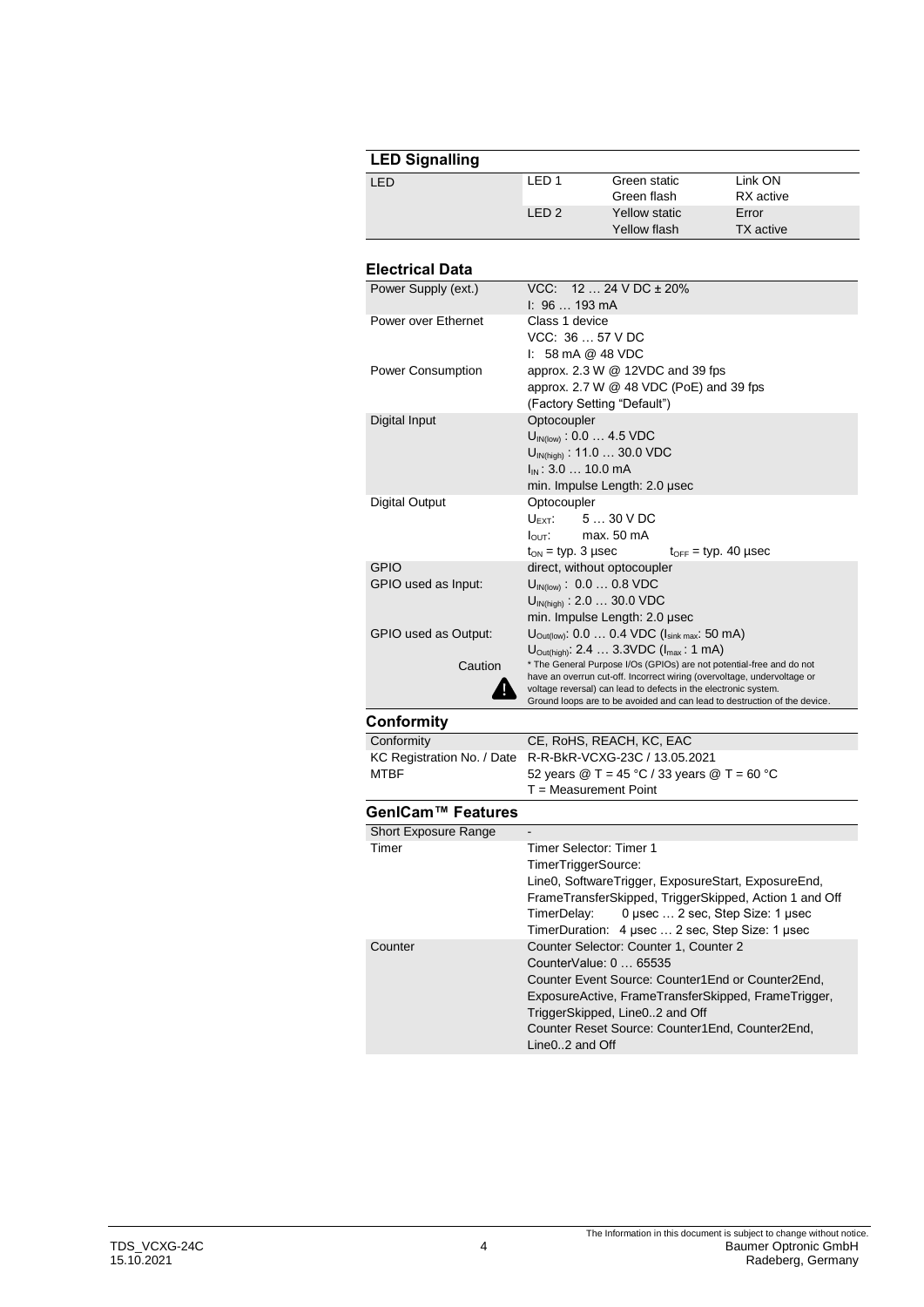| GenICam™ Features               |                                                                                                                                                                                                                                                                                                                                                                                                                                                                                                                       |  |
|---------------------------------|-----------------------------------------------------------------------------------------------------------------------------------------------------------------------------------------------------------------------------------------------------------------------------------------------------------------------------------------------------------------------------------------------------------------------------------------------------------------------------------------------------------------------|--|
| Sequencer                       | Sequencer Characteristics:<br>up to 128 sets,<br>up to 4 possible pathes for triggered set transitions,<br>6 trigger sources: Counter1End, Counter2End,<br>ExposureActive, Line02, ReadoutActive, Timer1End<br>Sequencer Parameters for Exposure, Gain, Trigger, ROI<br>and Output:<br>ExposureTime, CounterDuration, CounterEventActivation,<br>CounterEventSource, CounterResetSource,<br>ExposureMode, ExposureTime, Gain, Height, OffsetX,<br>OffsetY, TriggerMode, UserOutputValue,<br>UserOutputValueAll, Width |  |
| <b>User Sets</b>                | <b>Factory Settings:</b><br>UserSet0 (read only)<br>Freely Programmable: UserSet1, UserSet2, UserSet3<br>Parameters:<br>any user definable Parameter                                                                                                                                                                                                                                                                                                                                                                  |  |
| <b>Acquisition Abort</b>        | Delay up to 25.6 msec                                                                                                                                                                                                                                                                                                                                                                                                                                                                                                 |  |
| Chunk Data                      | yes,<br>Chunk Selector: Binning, BlackLevel, CounterValue,<br>DeviceTemperature, ExposureTime, FrameID, Gain,<br>Height, Image, ImageControl, LineStatusAll, OffsetX,<br>OffsetY, PixelFormat, SequencerSetActive, Timestamp,<br>Width                                                                                                                                                                                                                                                                                |  |
| Device Temperature              | <b>InHouse</b><br>Event generation for Normal to High, High to Exceeded<br>and Exceeded to Normal<br>$Exceeded$ (no image transfer) = max. internal temperature<br>sensor + $1^{\circ}$ C                                                                                                                                                                                                                                                                                                                             |  |
| Device Link Throughput<br>Limit | yes, up to max. Device Link Speed                                                                                                                                                                                                                                                                                                                                                                                                                                                                                     |  |
| Custom Data                     | yes, 128 Byte                                                                                                                                                                                                                                                                                                                                                                                                                                                                                                         |  |
| <b>SFNC Version</b>             | v2.4                                                                                                                                                                                                                                                                                                                                                                                                                                                                                                                  |  |

## **Factory Settings after Start-Up**

| <b>Ethernet IP Configuration</b> | DHCP, LLA                                        |
|----------------------------------|--------------------------------------------------|
| <b>Trigger Mode</b>              | Off (Free Running)                               |
| Analog Controls                  | Exposure Time: 4 msec, Gain: 0 dB, Offset: 0     |
| Pixel Format                     | BayerRG8                                         |
| <b>Partial Scan</b>              | Off                                              |
| <b>Acquisition Frame Rate</b>    | Off                                              |
| Timer/Counter/Sequencer          | Off                                              |
| Defect Pixel Correction          | <b>ON</b>                                        |
| <b>Fixed Pattern Noise</b>       |                                                  |
| Correction                       |                                                  |
| Digital Input                    | $Line 0$ , invert = false                        |
| <b>Digital Output</b>            | Line3, invert = false, line source = $Off$       |
| <b>GPIO 1/2</b>                  | Line1, Line2, invert = false, LineMode = $Input$ |
| <b>TriggerSource</b>             | All                                              |